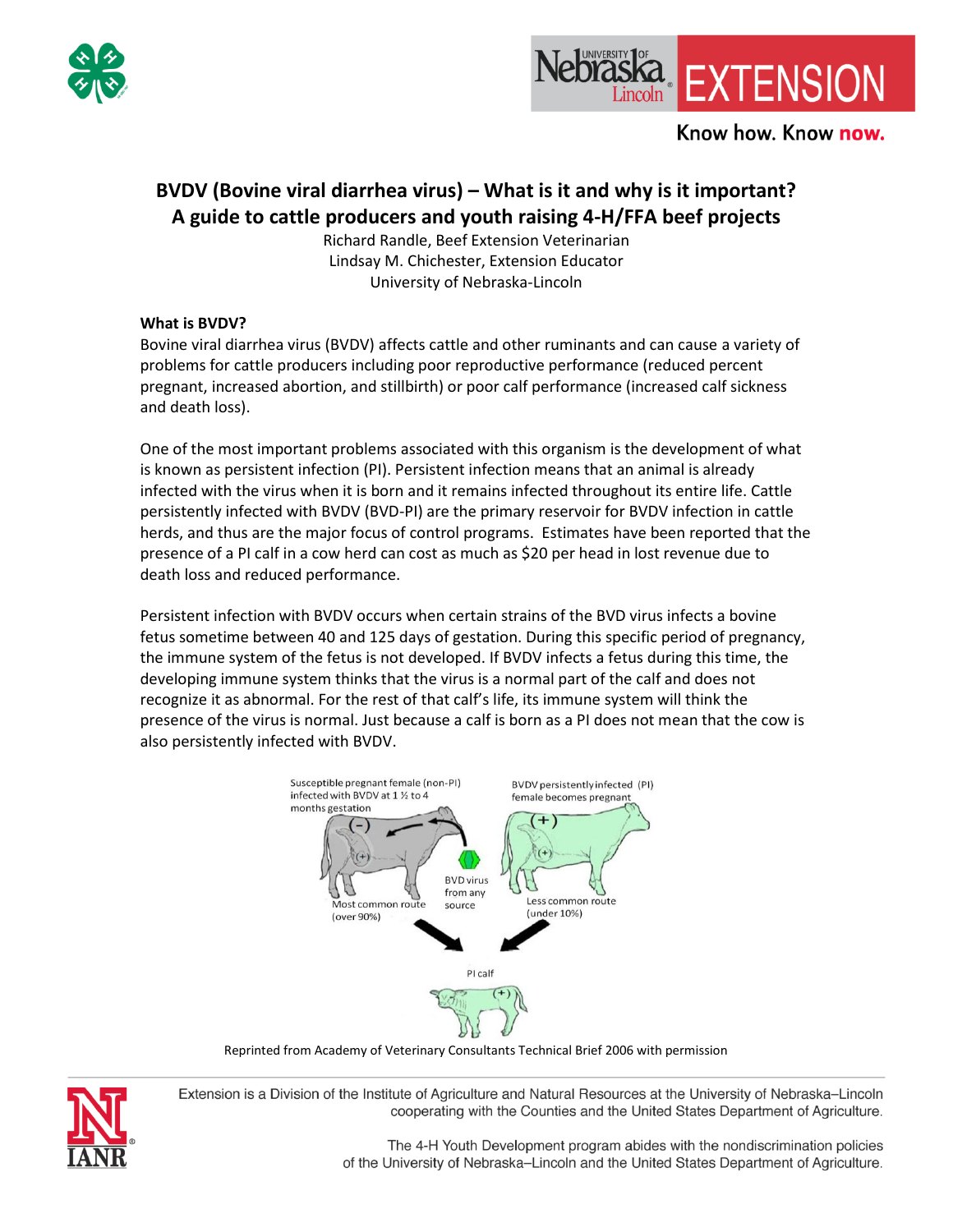



### Know how. Know now.

#### **Why BVD-PI is a concern for the cattle industry**

Many persistently infected calves are born weak and do not survive the first few weeks of life. Most of the ones that live beyond this period fail to thrive and do not grow well. However, there are a number of these calves that appear to be perfectly normal. These animals are the ones that are the biggest risk to other cattle because they appear to be just another healthy calf. These apparently healthy animals shed huge numbers of the BVD virus particles in all body secretions. Persistently infected (PI) cattle are the major source for BVD infection and disease in cattle that come in contact with them.

#### **Testing for BVDV**

Testing for PI cattle is different than testing for many other animal diseases in that the PI status stays the same throughout the animal's life. In other words, a non-PI animal will be negative its entire life and a PI animal will remain so it's entire life. Because of this fact, PI testing is usually only done once. A test for PI status only needs to be repeated to confirm a positive or if evidence indicates a faulty test. As with all tests, a few false-positive and false-negative results can occur.

There are several different testing methods and strategies for determining PI status in either a herd or an individual animal. Whole blood or serum can be tested. A small patch of skin can also be tested. This skin sample is usually taken as an "ear notch". Several factors must be considered when testing an animal such as its age and its vaccination status for BVD as these factors can influence the results of the test.

If the result of testing one of these samples is negative, then the animal is considered a non-PI animal for life. If the result of testing one of these samples is positive, a second test should be performed two to four weeks later for confirmation. If the  $2^{nd}$  test is negative the animal is considered a non-PI animal with a transient infection meaning that the animal has been exposed to the virus and has cleared the infection on its own. If both tests are positive then the animal is considered a PI animal. If an animal is determined to be a PI animal then it should be permanently removed from contact with other cattle or humanely destroyed.

| <b>Test Results and Interpretation</b> |                  |                                        |
|----------------------------------------|------------------|----------------------------------------|
| $1st$ Test                             | $2nd$ Test       | Interpretation                         |
| <b>Negative</b>                        | No test required | Non-PI animal                          |
| Positive                               | Negative         | Non-PI animal with transient infection |
| Positive                               | Positive         | PI animal                              |

You should work with your veterinarian to collect samples for testing and interpretation of test results.



Extension is a Division of the Institute of Agriculture and Natural Resources at the University of Nebraska-Lincoln cooperating with the Counties and the United States Department of Agriculture.